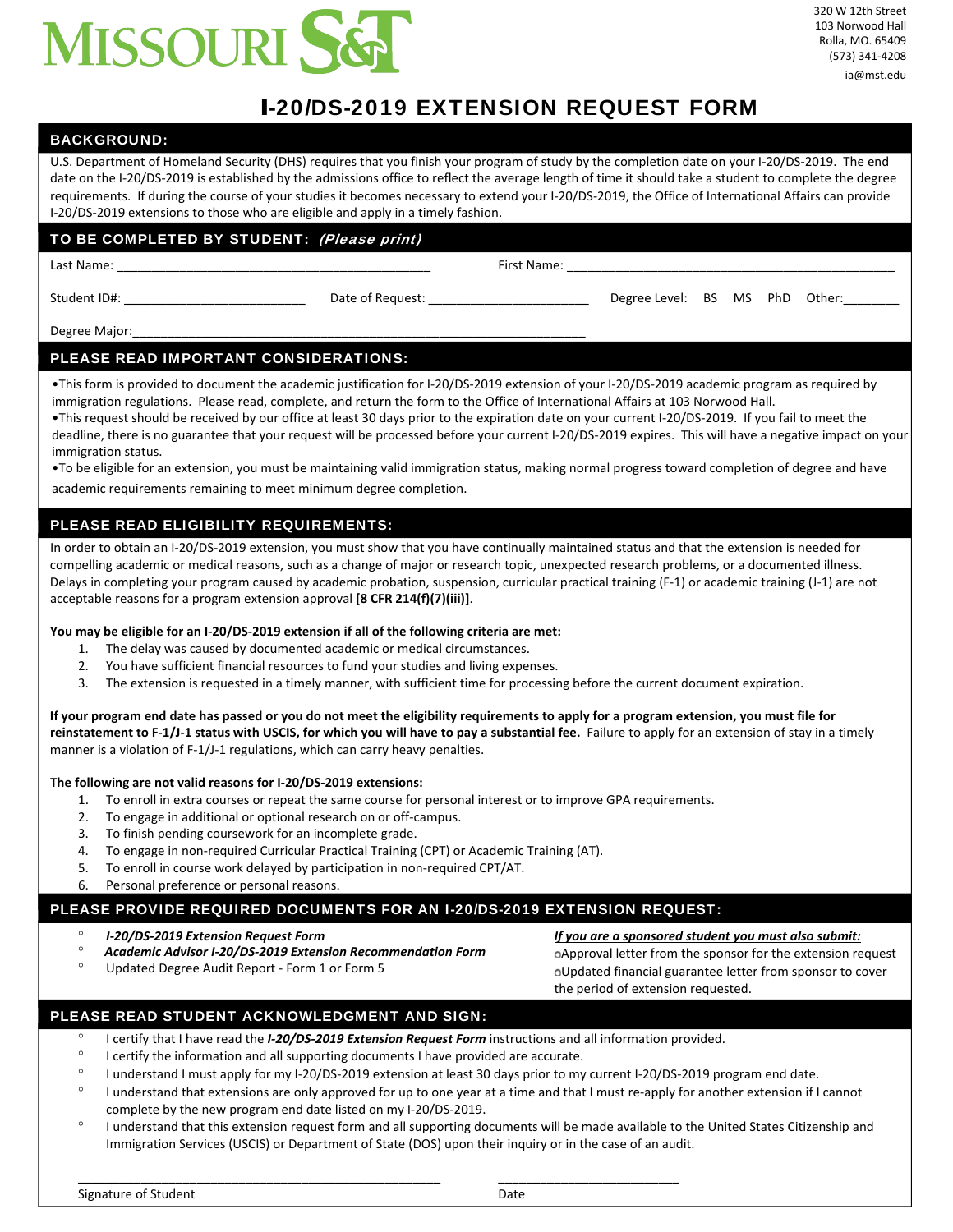# MISSOURI S&T

### 1-20/DS-2019 EXTENSION RECOMMENDATION FORM

#### BACKGROUND:

U.S. Department of Homeland Security (DHS) requires that you finish your program of study by the completion date on your I‐20/DS‐2019. The end date on the I‐20/DS‐2019 is established by the admissions office to reflect the average length of time it should take a student to complete the degree requirements. If during the course of your studies it becomes necessary to extend your I‐20/DS‐2019, the Office of International Affairs can provide I-20/DS-2019 extensions to those who are eligible and apply in a timely fashion.

#### TO BE COMPLETED BY ACADEMIC ADVISOR: (Please print)

| The student is engaged in the following academic program:                                                                                                                                  |                                                                                                                                                                                                                                                                               |  |  |  |
|--------------------------------------------------------------------------------------------------------------------------------------------------------------------------------------------|-------------------------------------------------------------------------------------------------------------------------------------------------------------------------------------------------------------------------------------------------------------------------------|--|--|--|
|                                                                                                                                                                                            |                                                                                                                                                                                                                                                                               |  |  |  |
|                                                                                                                                                                                            | Degree Level: BS MS PhD Other:                                                                                                                                                                                                                                                |  |  |  |
| Minimum number of credits required for degree                                                                                                                                              | Academic credits achieved to date (including current semester)                                                                                                                                                                                                                |  |  |  |
| Has the student ever been on academic probation or suspension? Yes No                                                                                                                      |                                                                                                                                                                                                                                                                               |  |  |  |
| <b>Undergraduate Student:</b><br>the front page before completing and certifying this form.                                                                                                | Please attach a detailed statement with specific compelling academic reasons that student has not been able to complete degree<br>program in average time allocated for the degree program. Please review "Important Considerations" and "Eligibility Requirements" on        |  |  |  |
| A few sample reasons that may apply to the student's case:                                                                                                                                 |                                                                                                                                                                                                                                                                               |  |  |  |
| <b>Circle all that apply and/or list other:</b> Change in major                                                                                                                            | Enrollment in the Intensive English Program                                                                                                                                                                                                                                   |  |  |  |
| <b>Master's Student:</b>                                                                                                                                                                   |                                                                                                                                                                                                                                                                               |  |  |  |
| Is the student:<br><b>Thesis</b><br>Non-thesis                                                                                                                                             | Date student completed minimum coursework requirements: __________________                                                                                                                                                                                                    |  |  |  |
| If thesis, estimated date of defense: __________________                                                                                                                                   | If thesis, estimated date of library copy submission date: _____________________<br>If non-thesis, estimated date of completion of minimum coursework required for degree completion:                                                                                         |  |  |  |
| A few sample reasons that may apply to the student's case:<br>Check all that apply and/or list other:<br>Change in major<br>Enrollment in the Intensive English Program                    | Please review "Important Considerations" and "Eligibility Requirements" on the front page before completing and certifying this form.<br>Unexpected delays or research problems<br>Change in research topic<br>Change in academic advisor                                     |  |  |  |
| Ph.D. Student:                                                                                                                                                                             |                                                                                                                                                                                                                                                                               |  |  |  |
| Date student completed minimum course work requirements:                                                                                                                                   | Please attach a detailed statement regarding the status of the student's research and dissertation progress to date. Include compelling                                                                                                                                       |  |  |  |
|                                                                                                                                                                                            | academic reasons that the student has not been able to complete his/her dissertation in the average time allocated for the degree<br>program. Please review "Important Considerations" and "Eligibility Requirements" on the front page before completing and certifying this |  |  |  |
| form.<br>Estimated dissertation defense date: ________________________                                                                                                                     | Estimated library copy submission date: ________________                                                                                                                                                                                                                      |  |  |  |
| A few sample reasons that may apply to the student's case:                                                                                                                                 |                                                                                                                                                                                                                                                                               |  |  |  |
| Check all that apply and/or list other:<br>Change in major<br>Enrollment in the Intensive English program<br>Other:                                                                        | Change in research topic<br>Unexpected delays or research problems<br>Change in academic advisor                                                                                                                                                                              |  |  |  |
| <b>All Students:</b>                                                                                                                                                                       |                                                                                                                                                                                                                                                                               |  |  |  |
| In your opinion is this student making normal progress towards his/her current degree program?<br>Do you recommend that this student be given additional time to complete his/her program? | Yes<br>No<br>Yes<br>No                                                                                                                                                                                                                                                        |  |  |  |

*Please see next page for completing and certifying this form.*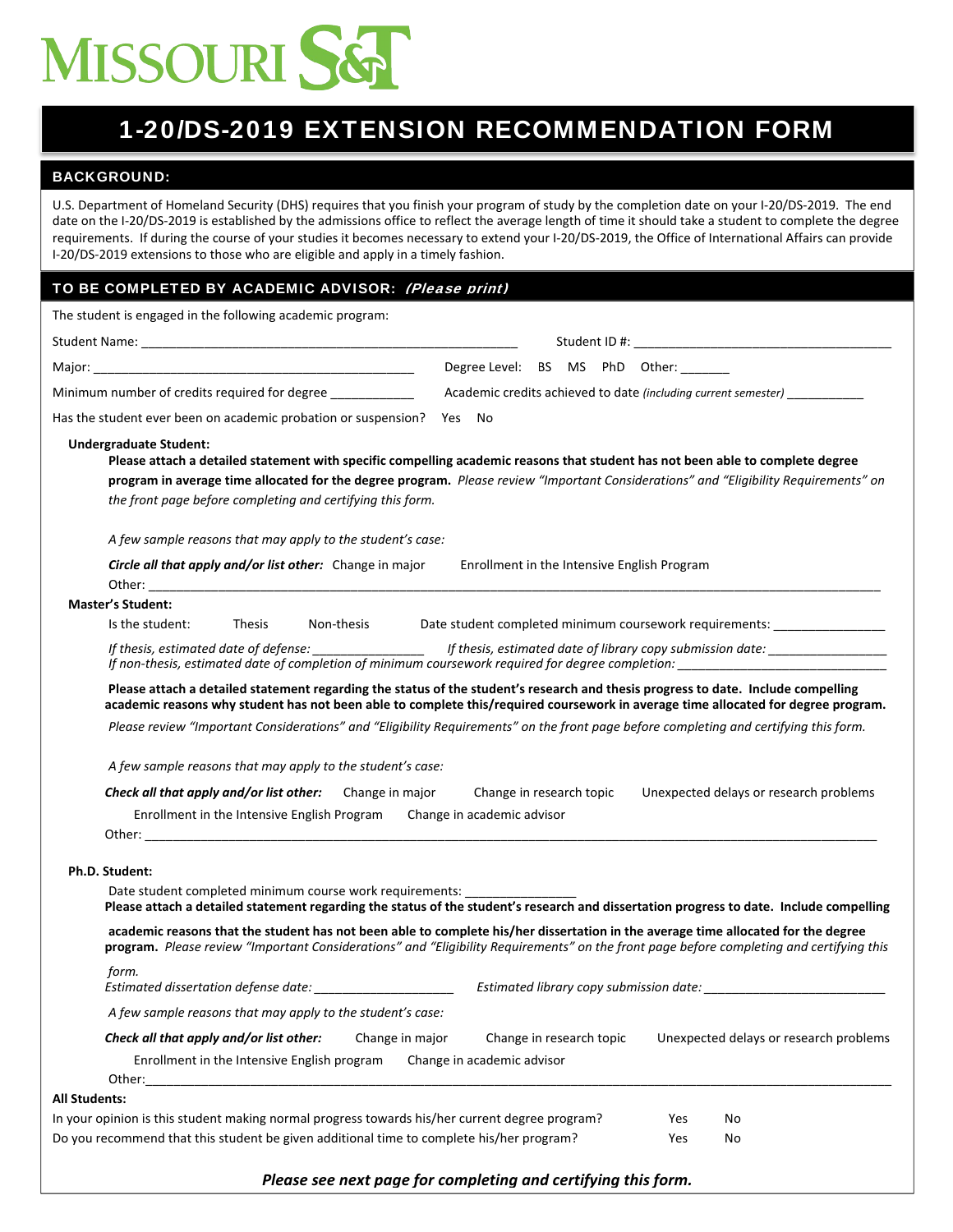

#### TO BE COMPLETED BY ACADEMIC ADVISOR: (Please print)

By signing below, I have read the "important considerations" and "eligibility requirements" listed on the first page and I understand that this request for an I-20/DS-2019 extension and all supporting documents will be made available to the United States Citizenship and Immigration *Services (USCIS) or Department of State (DOS) upon their inquiry or in the case of an audit.*

| <b>Academic Advisor:</b>                                                    | <b>Department Chair:</b> |
|-----------------------------------------------------------------------------|--------------------------|
|                                                                             |                          |
|                                                                             |                          |
|                                                                             |                          |
| If graduate student, obtain signature of assigned Graduate Studies Advisor: |                          |